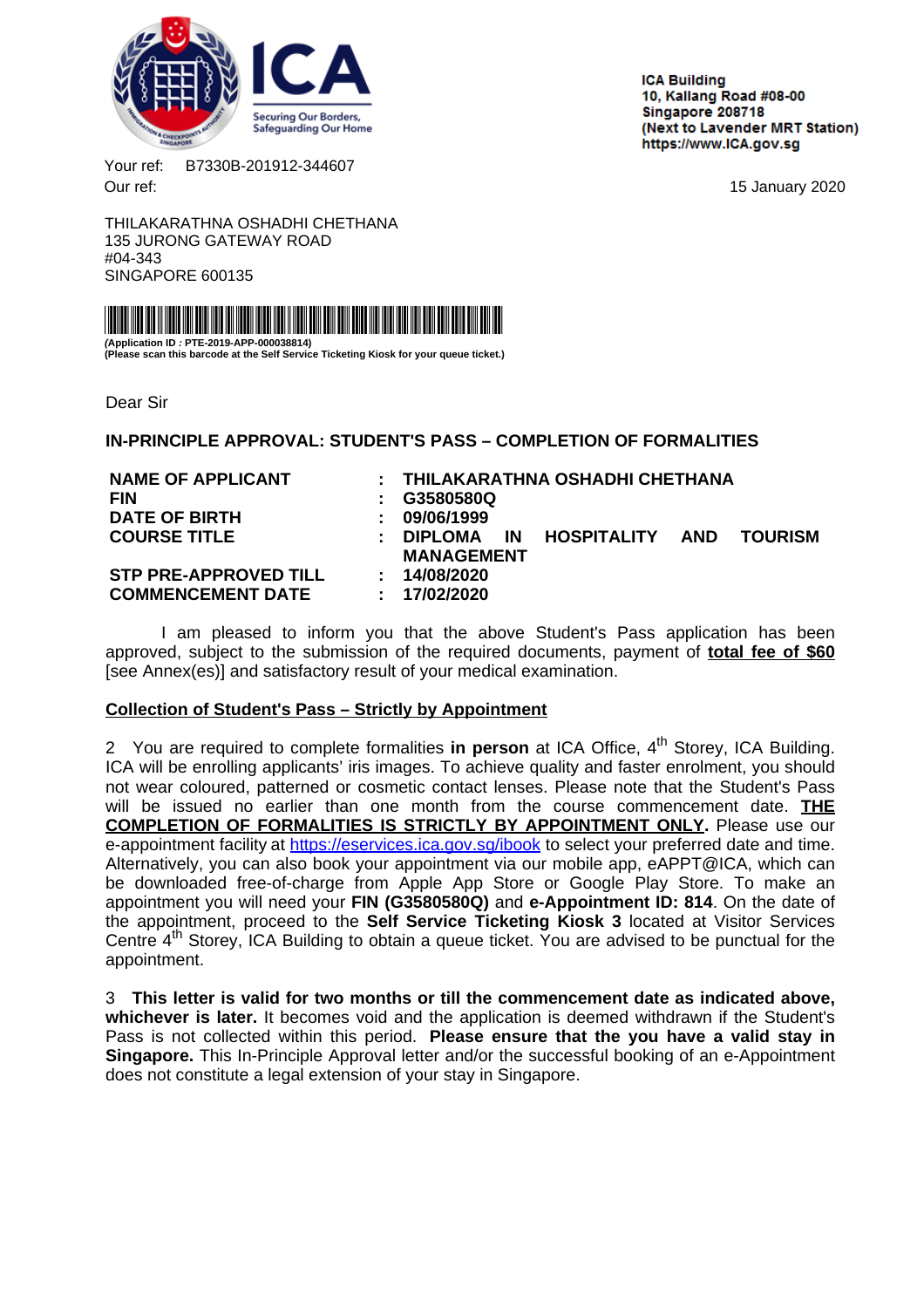4 ICA reserves the right to request for the submission of any other documents, including original copies of documents that have already been submitted, after the collection of the Student's Pass.

Yours faithfully

NOOR ILYANA BTE MUHAMAD JAILANI SENIOR PROCESSING EXECUTIVE VISITOR SERVICES CENTRE for CONTROLLER OF IMMIGRATION

 $1a$ ) An e-appointment booking can be made 1 day after the date of this letter. b) The e-appointment window available for booking is up to 1 month before the course commencement date till the expiry of this letter.

L-VSC-STPPTEN00OUTBYYN007